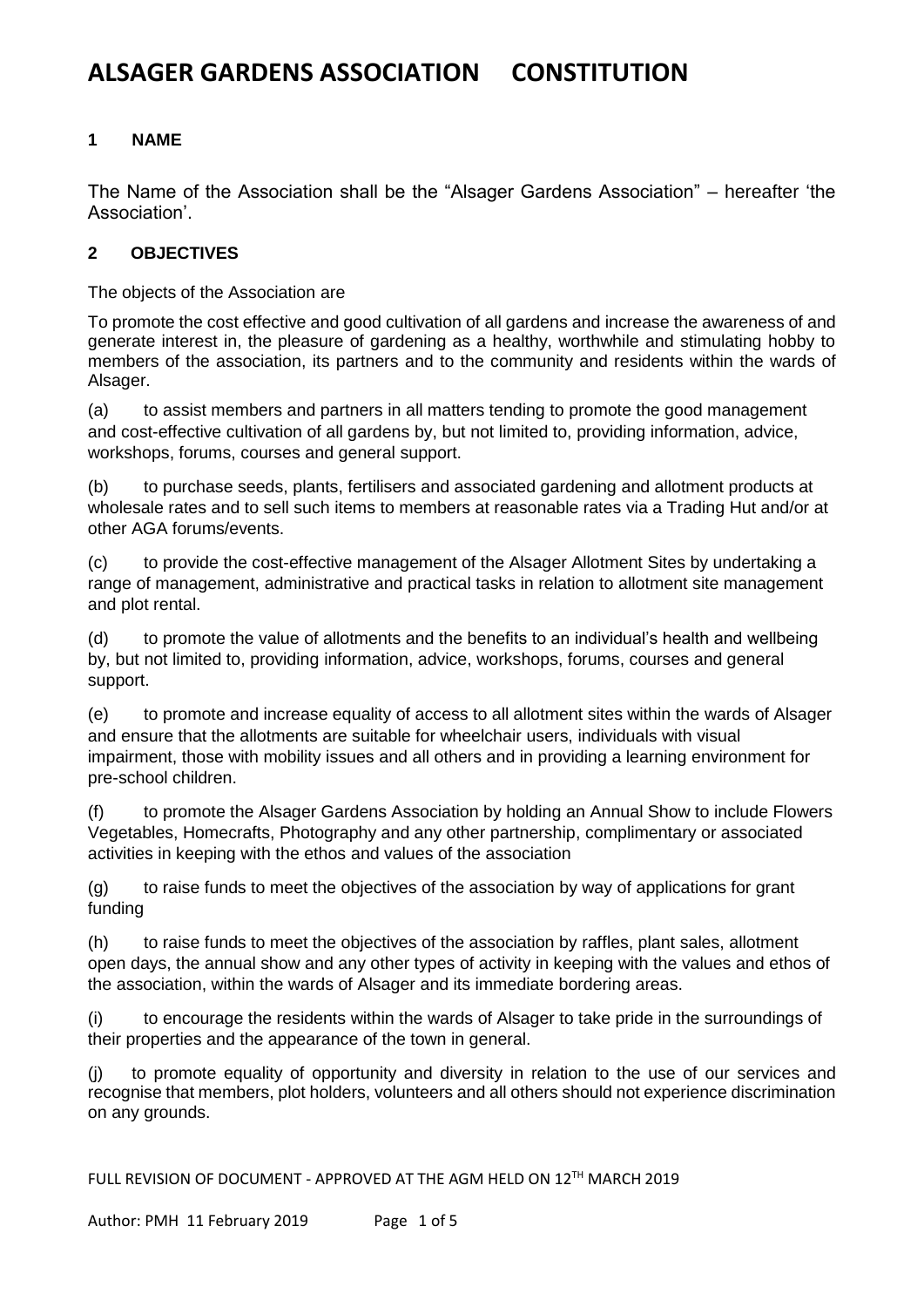# **3. APPLICATION OF INCOME AND PROPERTY**

3.1 The income and property of the Association shall be applied solely towards the promotion of the objects.

(a) An Association officer is entitled to be reimbursed from the property of the AGA or may pay out of such property, reasonable expenses properly incurred by him or her when acting on behalf of the AGA.

(b) An Association officer may benefit from trustee indemnity insurance cover purchased at the AGA's expense in accordance with, and subject to the conditions in, section 189 of the Charities Act 2011.

(c) An Association officer may receive an honorarium from the property of AGA the amount of which is set at the Annual General Meeting.

3.2 None of the income or property of the AGA may be paid or transferred directly or indirectly by way of dividend bonus or otherwise by way of profit to any member of the Association.

This does not prevent a member who is not also an officer from receiving:

(a) a benefit from the AGA in the capacity of a beneficiary of the AGA

(b) reasonable and proper remuneration for any goods or services supplied to the AGA.

### **4. BENEFITS AND PAYMENTS TO AGA OFFICERS AND CONNECTED PERSONS**

(1) General Provisions

No AGA Officer or relative, friend or other connected person may:

(a) buy or receive any goods or services from the AGA on terms more preferential to those applicable to members of the AGA

(b) sell goods, services or any interest in land to the AGA

(c) be employed by, or receive any remuneration from, the AGA

Unless payment is permitted by clause 4 (2)

(2) Scope and powers permitting officers or connected persons' benefits

(a) An AGA officer or connected person may receive a benefit from the AGA in the capacity of a beneficiary of the AGA provided that a majority of the officers do not benefit in this way **and**

(b) that the amount or maximum amount of the remuneration is set out in an agreement in writing between the AGA and the person and that it does not exceed what is reasonable in the circumstances for the provision by the person, of the services in question **and**

(c) that before entering into the agreement, the Executive Committee decided that they were satisfied that it would be in the best interests of the AGA to contract with the person rather than someone who is not an officer or connected person. In reaching that decision the Executive Committee must balance the advantage of contracting with an officer or connected person against the disadvantages of doing so **and**

(d) The person does not vote on any such matter and is absent from the part of any meeting at which there is discussion of the proposal to enter into a contract or arrangement with him or her or it with regard to the supply of goods to the AGA. **and**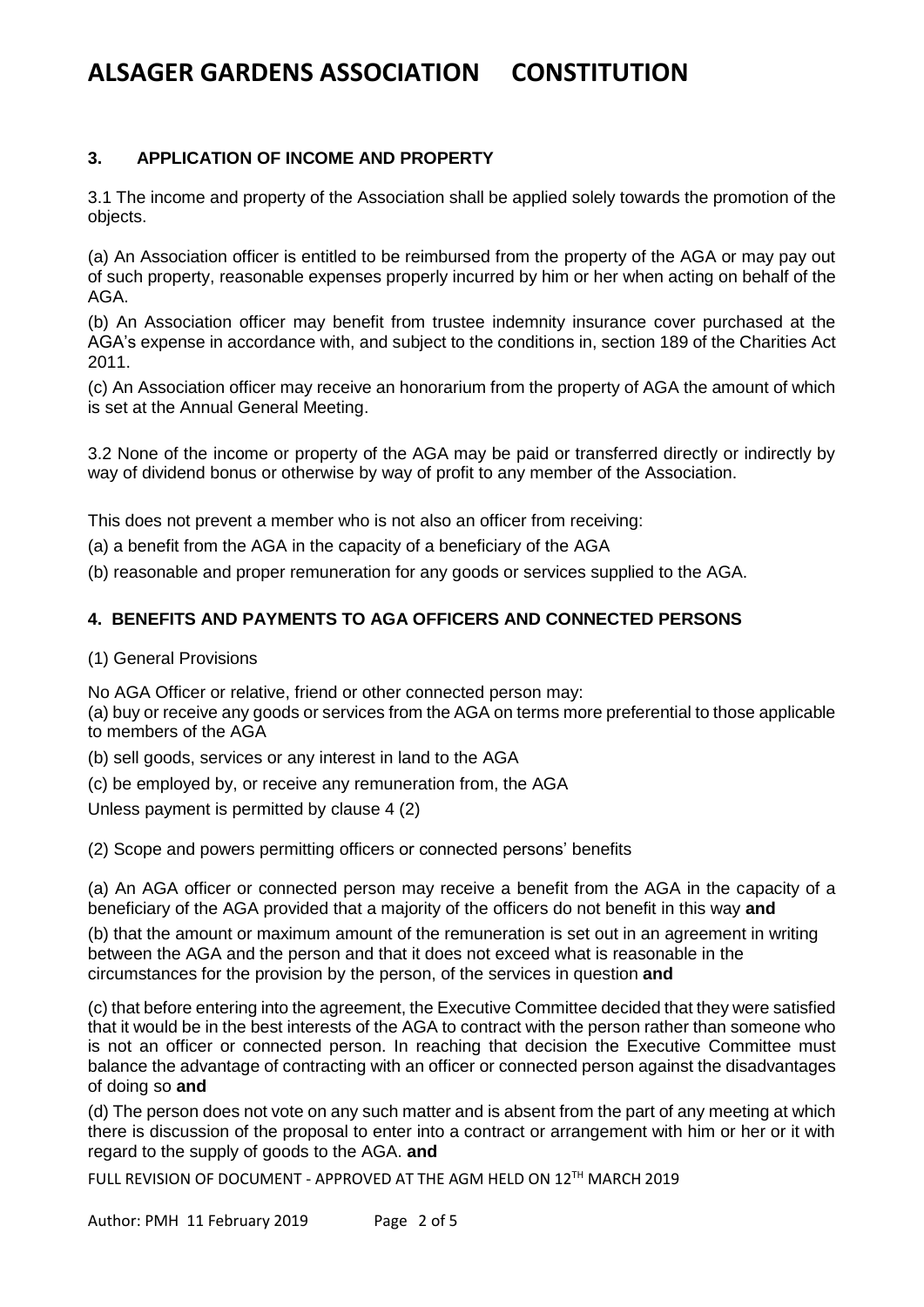(e) The reason for the decision is recorded in the minutes of the meeting

### **5. DISSOLUTION**

If the members resolve to dissolve the Association the Executive Committee will remain in office and will be responsible for winding up the affairs of the Association in accordance with the clause

(a)The Executive Committee must collect in all assets of the Association and must pay or make provision for all the liabilities of the Association

(b). The Executive Committee must apply any remaining property or money:

1. Directly for the objects:

2. By transfer to any local charity/charities or other local group who support the local environment for purposes the same as or similar to the Association.

### **6. GENERAL MEETINGS AND GOVERNANCE**

(a). An annual general meeting must be held each year and not more than fifteen months may elapse between successive annual general meetings.

(b) The business of the Association shall be conducted by the Executive Committee which shall be elected annually at the Annual General Meeting of the Association.

(c) The Officers of the Executive Committee shall consist of a President, Chair Person, Treasurer and Secretary

(d) All general meetings other than annual general meetings shall be called special general meetings

(e) The Executive Committee may call a special general meeting at any time

(f) The Executive Committee must call a special general meeting if requested to do so in writing by at least 20 members or at least one tenth of the membership whichever is the greater.

### **7. QUORUMS**

(a) A Quorum of the General Meeting shall be **eleven.**

(b) A Quorum of the Executive Committee shall be **five**

### **8. CASTING VOTES**

The Chairman of the Annual General Meeting and the Executive Committee shall have a casting vote at the respective meetings.

### **9. NOMINATION OF ASSOCIATION PRESIDENT**

The Executive Committee shall recommend to the Annual General Meeting a nomination for President. If approved by those present, they will remain in office until they resign.

### **10 ELECTION OF OFFICERS**

The Annual General Meeting shall appoint a minimum of Chairman and Secretary and Treasurer who shall hold office for a period of one year. The Executive Committee shall appoint other officers as it sees fit and fill any temporary officer or committee vacancies at its discretion.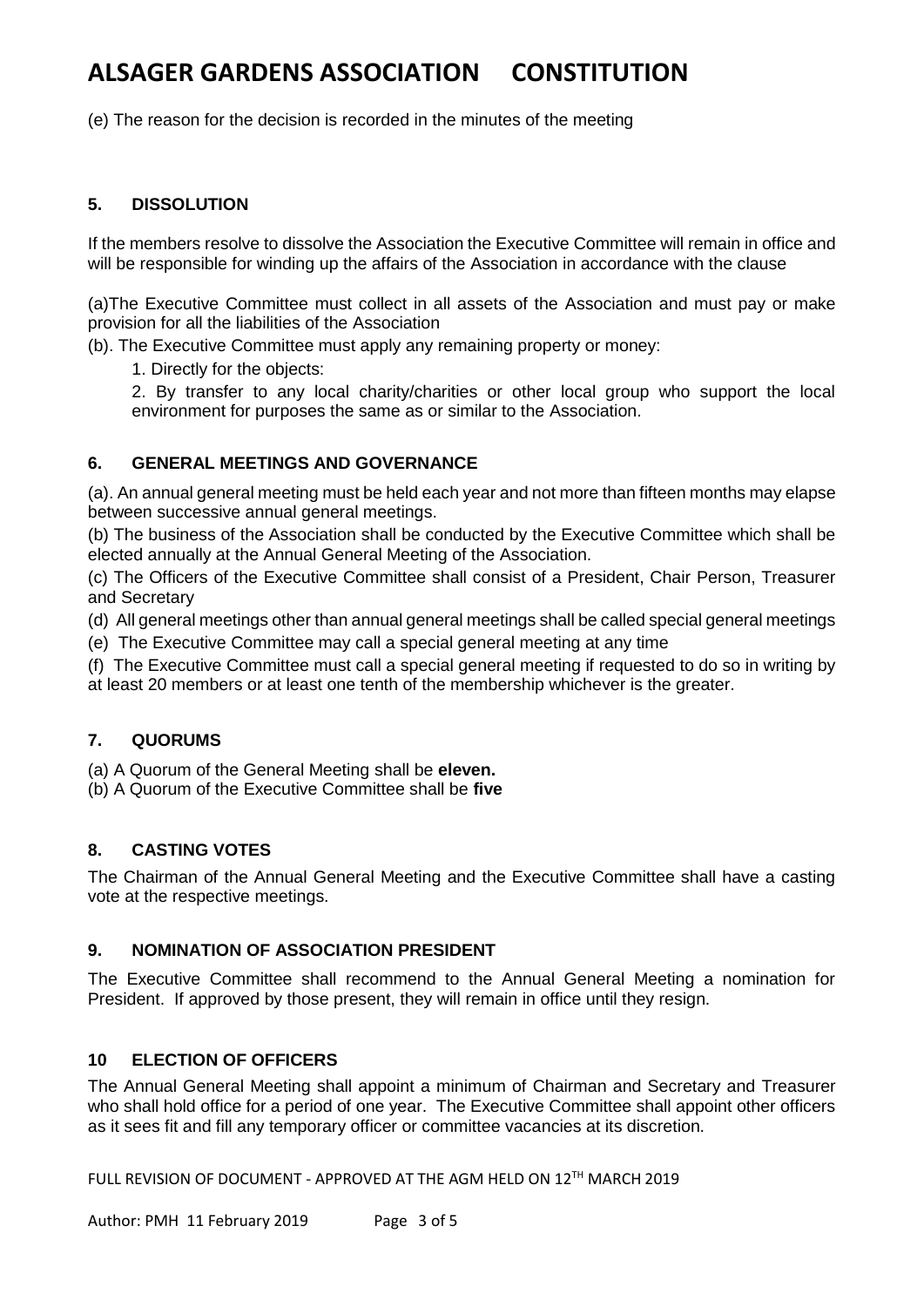Subject to Clause 9, all other officers shall retire with effect from the conclusion of the annual general meeting next after his or her appointment but shall be eligible for re-election at that annual general meeting.

All AGA members are eligible to be members of the Executive Committee.

## **11. CONFLICTS OF INTERESTS AND CONFLICTS OF LOYALTIES**

An Officer of the Executive Committee must

(a). Declare the nature and extent of any interest, direct or indirect, which he or she has in a proposed transaction or arrangement with the association or in any transaction or arrangement entered into by the association which has not been previously declared; and

(b). Absent himself or herself from any discussions of the Association in which it is possible that a conflict will arise between his or her duty to act solely in the interests of the Association and any personal or other interest (including but not limited to any personal financial interest)

## **12. RESOLUTIONS**

Any resolution, other than an amendment of the Constitution (see clause 13) made at the Annual General Meeting or Executive Committee Meeting shall be decided by a majority vote of those present.

### **13. AMENDMENT OF CONSTITUTION**

The association may amend any provision contained in this constitution provided that

(a) No amendment may be made to alter the objects if the change would undermine or work against the previous objects of the Association.

(b) Any resolution to rescind alter or add to any of this constitution shall not be in order unless

- the terms of such resolution shall be in writing and signed by the member proposing the resolution and one other member and
- the resolution shall distinctly state the nature and substance of the resolution and
- the resolution shall be delivered to the Secretary not less than seven full working days prior to the Annual General Meeting of the Association.

(c) No motion to rescind or alter any provision in the constitution, shall be carried, unless two-thirds of the members present voting at the General Meeting shall vote for such motion.

## **14. MEMBERSHIPS**

Membership is open to individuals over sixteen or to complimentary organisations/partners who are approved by the Executive Committee.

The Executive Committee may only refuse an application for membership if acting reasonably and properly, they consider it to be in the best interest of the Association to refuse the application. Membership is not transferrable to anyone else.

All applications for membership shall be made using the appropriate membership form, in person at the Trading Hut or by email to the Secretary at

[alsagergardensassociationsecretary@outlook.com.](mailto:alsagergardensassociationsecretary@outlook.com)

FULL REVISION OF DOCUMENT - APPROVED AT THE AGM HELD ON 12TH MARCH 2019

Author: PMH 11 February 2019 Page 4 of 5